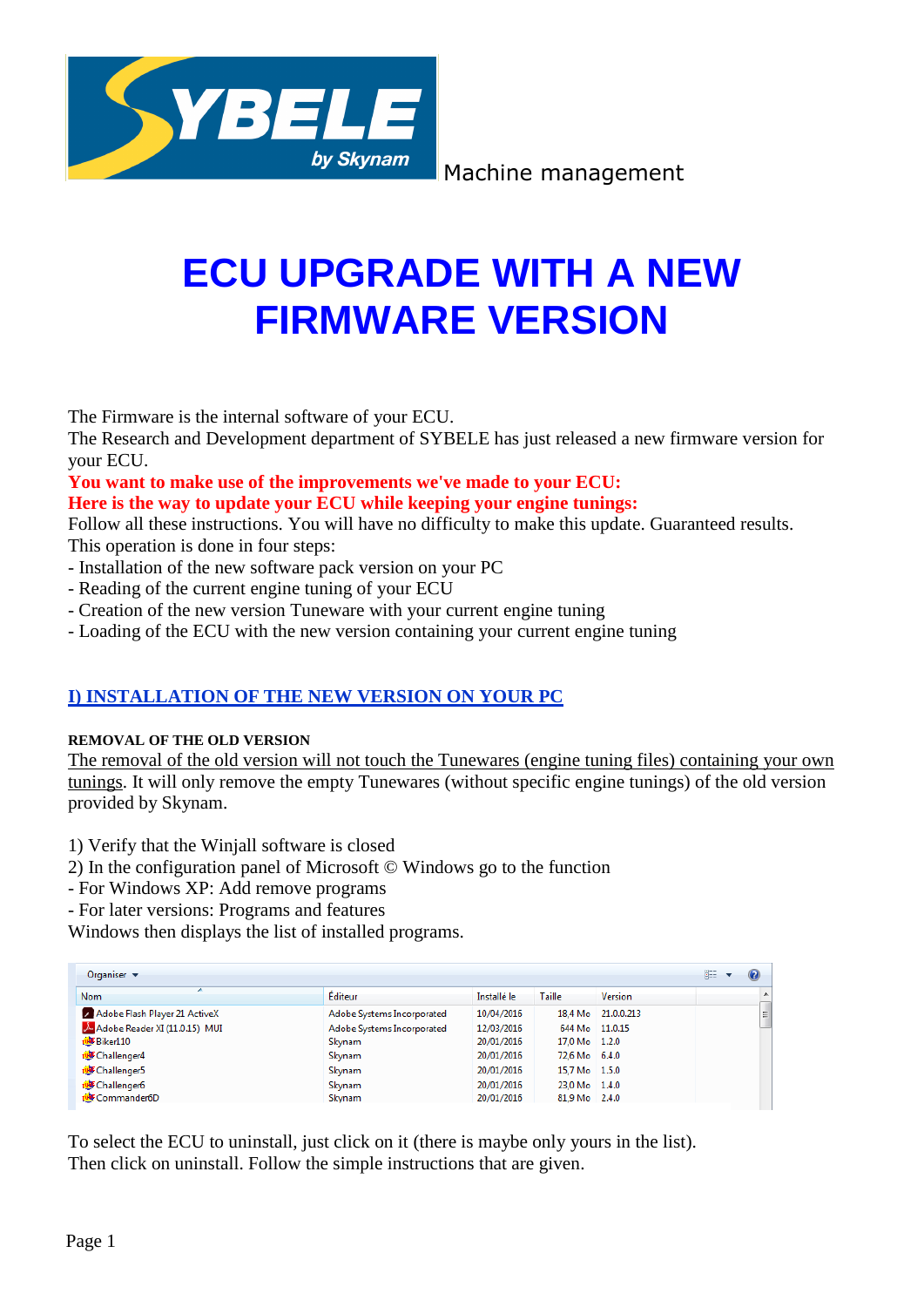#### **DOWNLOADING OF THE NEW VERSION**

If you don't have already downloaded the new version from the Skynam's web site: Go to [www.skynam.com](http://www.skynam.com/)

In the download block (that we have here surrounded in red), click on your ECU



Then go down in the page and click on



## **INSTALLATION OF THE NEW VERSION**

1) Unzip the .ZIP downloaded file, either with your usual unzip software, or by simply double clicking on the file.

Windows opens the file:

| Nom           | <b>Type</b>               | Taille compressée | Protégé pa |
|---------------|---------------------------|-------------------|------------|
| AUTORUN.INF   | Informations de configur  |                   | 1 Ko Non   |
| Chalo FRA.msi | Package Windows Installer | 16 407 Ko Non     |            |
| setup.exe     | Application               | 190 Ko Non        |            |
| Winjall.ico   | Icône                     |                   | 3 Ko Non   |

Double click on 'Setup' (application).

To the question it asks, reply extract all. And note in which folder Windows will extract all the files. When Windows has completed the extraction, go to the folder and double click again on 'Setup' (application).

Windows then installs the new ECU software version on your PC. Follow the few installation instructions.

## **II) READING OF THE CURRENT TUNING OF YOUR ENGINE**

If you are **sure** to have on your PC the Tuneware that contains the current tuning of your engine, you can directly go down to paragraph 'Creation of the new version Tuneware with your engine tuning'. In the contrary:

1) Launch Winjall.

2) Switch on your ECU.

#### **SEARCH THE CURRENT FIRMWARE VERSION ACTUALLY INSTALLED IN YOUR ECU**

Two main types exist for the ECUs:

- Throttle/rpm (Throttle)

- Vacuum/rpm (Vacuum)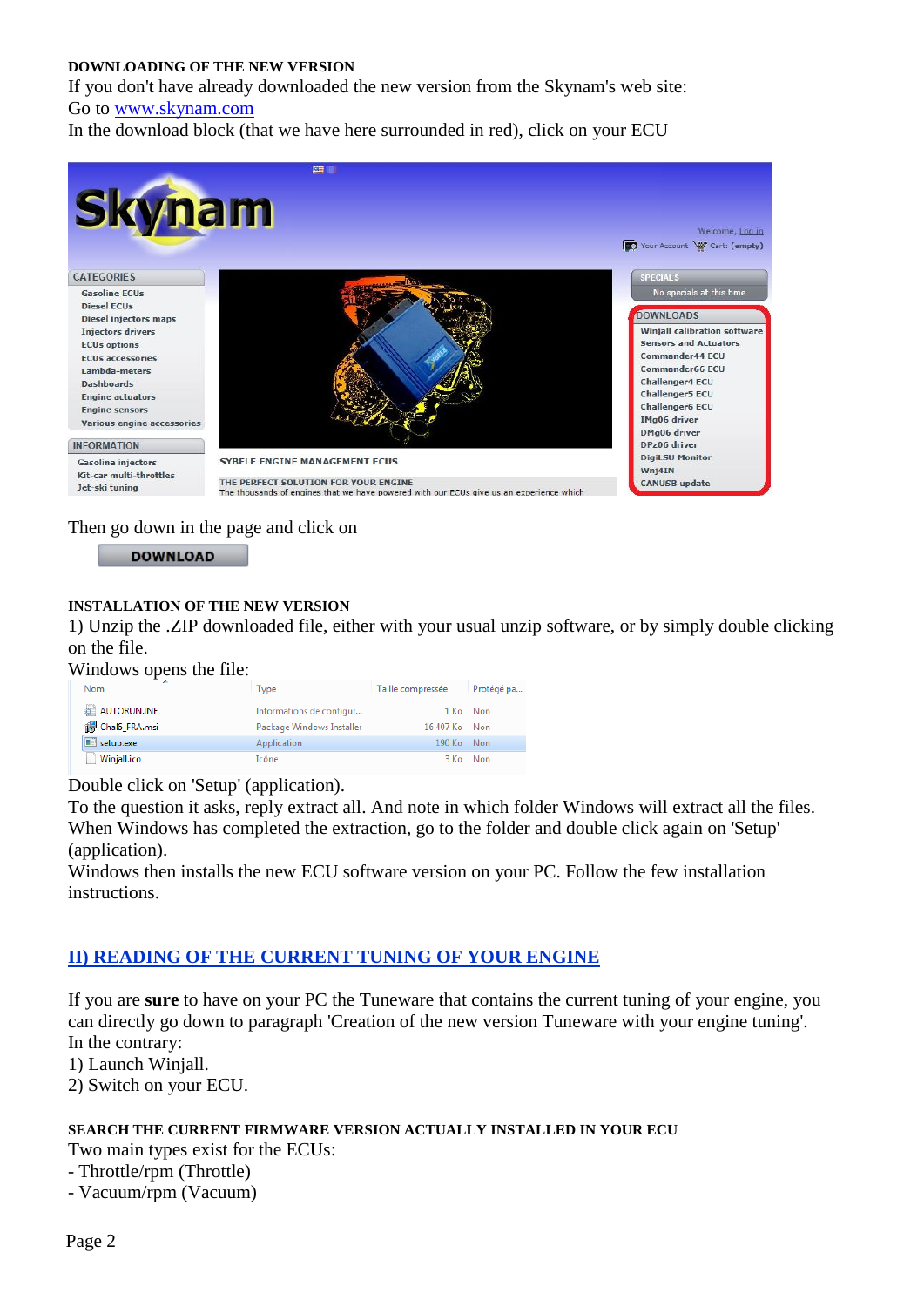If you don't know the type and/or the version number that are loaded in your ECU, make a right click in the name of your ECU and select the function 'ECU characteristics'

| <b>V</b> Nominal worki | <b>ECU</b> caracteristics | <b>ECU</b> caracteristics |
|------------------------|---------------------------|---------------------------|
| <b>DashBoard</b>       | Machine update            |                           |
| V Tuneware not         | Possessor management      |                           |
|                        | <b>Transmission ID</b>    |                           |

#### You get the information page of your ECU. For example:

| ECU caracteristics::ECU caracteristics                                |
|-----------------------------------------------------------------------|
| COMMANDER440:0000000001                                               |
| <b>Machine state: Nominal working</b>                                 |
| Machine Domain                                                        |
| SKYNAM: AUTOMOTIVE: RACE: ENGMAN: COMMANDER: COMMANDER440: 0000000001 |
| Machine Possessor                                                     |
| <b>SKYNAM</b>                                                         |
| User applicative                                                      |
| SKYNAM: AUTOMOTIVE: RACE: ENGMAN: COMMANDER: COMMANDER440: VACUM#100  |
| Custom bardware ID                                                    |

We have here surrounded in red the interesting part: In this example, the ECU is programmed with the 'Vacum' type, version 100.

#### Close the information page with a right click in its tab:

#### **OPENING OF THE TUNEWARE MATCHING WITH YOUR ECU**

Open the Tuneware of the good type and of the good version on the ECU:

- Either an empty Tuneware

- Either one of your Tunewares already containing engine tunings (better if you have it with matching comments and Winjall Dashboard)

From the engine data point of view, the result will be the same.

To do that, make a right click in 'Tuneware not defined' and select 'Access to Tunewares\Open Tuneware':

| □ COMMANDER440:00000000001<br>V Nominal working<br><b>√DashBoard</b> |  |                                  |   |               |  |
|----------------------------------------------------------------------|--|----------------------------------|---|---------------|--|
| uneware not                                                          |  | <b>Acces to Tunewares</b>        |   | Open Tuneware |  |
|                                                                      |  | Display Tuneware characteristics | ь |               |  |
|                                                                      |  | Machine data recording           |   |               |  |

Then browse the disc to your ECU and select the good type of Tuneware 'Throttle' or ' Vacuum'

| Nom             | Modifié le       | Type                | Taille |
|-----------------|------------------|---------------------|--------|
| <b>Throttle</b> | 26/03/2016 06:57 | Dossier de fichiers |        |
| <b>Vacuum</b>   | 26/11/2015 05:42 | Dossier de fichiers |        |

If you want to open an empty Tuneware, as you have already installed the new version on your PC, you will find the present version of your ECU in the 'Archives' folder:

| <b>Nom</b>                                           | Modifié le       | Type                | Taille    |
|------------------------------------------------------|------------------|---------------------|-----------|
| Archives                                             | 20/11/2015 09:08 | Dossier de fichiers |           |
| [] Vacum.Cmd440#100.(Cmd440#100).Wnj                 | 19/04/2016 20:16 | Machine manage      |           |
| [] Vacum_AMoThr.Cmd440#100.(Cmd440# 19/04/2016 20:17 |                  | Machine manage      | 1 343 Ko  |
| W Vacum Turbang AMoThr CmdMA0#100 ( 10/04/2016 20:17 |                  | Machine manage      | $1343$ Ko |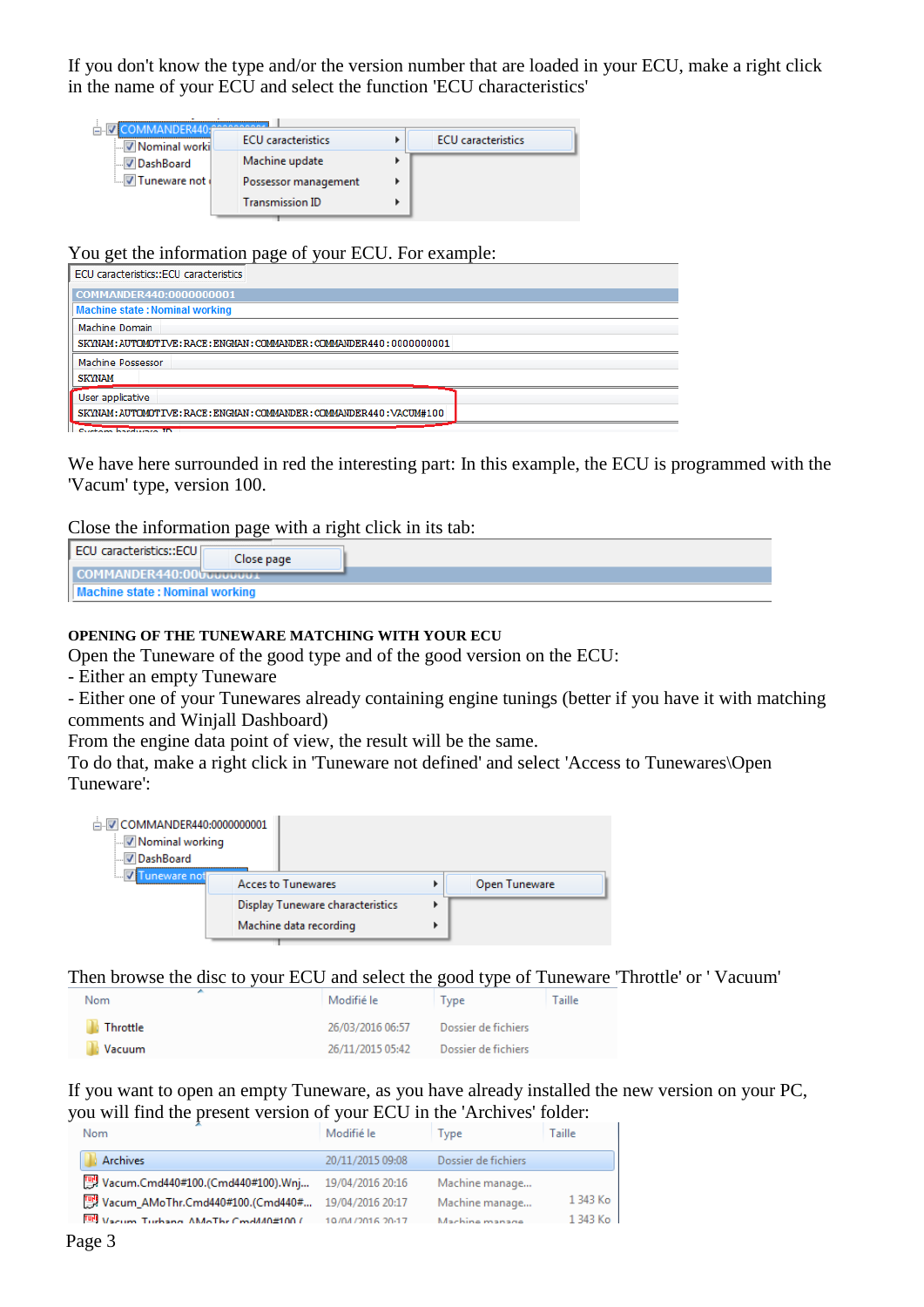**The sub-type 'Sequential gearbox', 'Motorized throttle' or other is only important for the old ECUs Challenger4. For more recent ECUs, it has no importance.**

Winjall asks you then the question 'READ DATA IN THE MACHINE ?' **Click on 'Yes to all and OK'**



It's done, the ECU tunings have been read.

## **SAVING THE TUNEWARE WITH THE ENGINE TUNINGS**

Make a right click in the Tuneware name and in the popup menu select 'Access to Tunewares\Close Tuneware'.

| □ V COMMANDER440:00000000001 |                                  |   |                       |
|------------------------------|----------------------------------|---|-----------------------|
| V Nominal working            |                                  |   |                       |
| DashBoard<br>Ŧ               |                                  |   |                       |
| E. Vacum.Cmd4                |                                  |   |                       |
| <b>E</b> Position s          | Data verification                |   |                       |
| <b>E</b> Static sen          | <b>Acces to Tunewares</b>        | r | <b>Close Tuneware</b> |
| <b>E</b> WinjNet s           | Display Tuneware characteristics |   | Save Tuneware         |
| <b>Engine ad</b>             | Machine data recording           |   |                       |

- If the ECU data were not the same than in the Tuneware that you have opened, Winjall then asks the question 'SAVE THE MODIFIED DATA TO THE TUNEWARE ?'

- If the data were the same, Winjall simply closes the Tuneware without asking to save it.

**Click on 'Yes to all and OK'**



Winjall asks then if you want to write protect the Tuneware



If you click 'Yes', this Tuneware cannot be re-written later with the same name. If you click, 'No', it will be saved normally on the disk, without this security.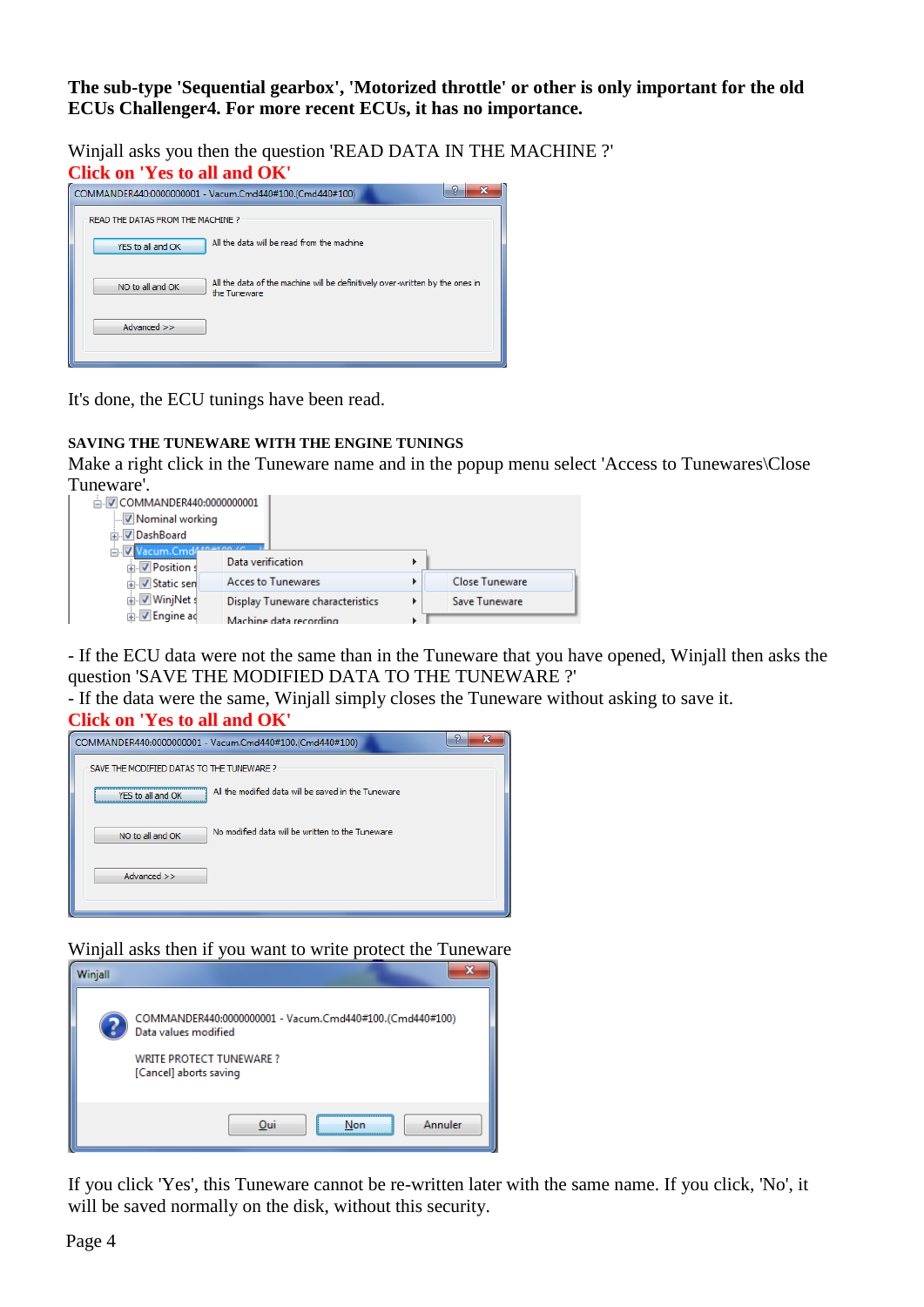If you have open your Tuneware from the 'Archives' folder, in the browsing box go up a notch in the folders to not save your tuning in 'Archives'. It is better to reserve this folder to empty Tunewares of old versions.

In front of the name of the Tuneware, insert a header to give it a significant name. Here, for example, we have given a numbered header (blued part)

Nom du fichier: Tuning160420. Vacum.Cmd440#100. (Cmd440#100). WnjTwr  $\ddot{\phantom{0}}$ Type: Winjall Tuneware (\*.WnjTwr)

Then click on [Save] button.

## **It's done, the current engine tuning, with the current type and version of the ECU are saved on the hard disk.**

You can always re-load this Tuneware at need in the ECU.

## **III) CREATION OF THE TUNEWARE OF THE NEW VERSION WITH YOUR ENGINE TUNING**

This operation is called 'Import data in the new Tuneware'.

In the empty Generic machine, make a right click in 'Tuneware not defined' and select 'Access to Tunewares\Open Tuneware'

| <b>JU GENERIC MACHINE 1</b><br>Connection not possible on<br>DashBoard<br>िल्या Tuneware not <del>नाउँक</del> न्न |                                  |   |                                     |
|-------------------------------------------------------------------------------------------------------------------|----------------------------------|---|-------------------------------------|
|                                                                                                                   | <b>Acces to Tunewares</b>        |   | Open Tuneware                       |
|                                                                                                                   | Display Tuneware characteristics | Þ | Tunewares structure security update |
|                                                                                                                   | Machine data recording           |   |                                     |

Then browse your disk to your ECU, and select a **new version Tuneware**, with the same type as the old version that owns the tunings of your ECU.

In our example, the new version is numbered 200, and the old one is version 100. We so open the version 200 Tuneware:<br> $\frac{1}{10}$  GENERIC MACHINE 1

Connection not possible on

DashBoard

Vacum.Cmd440#200.(Cmd4

Then make a right click in the opened Tuneware name, and in the menu select 'Import data in Tuneware \Complete update with another Tuneware'

| <b>DIVIGENERIC MACHINE 1</b><br>Connection not possible on<br>. V DashBoard    |                                                |   |                                       |
|--------------------------------------------------------------------------------|------------------------------------------------|---|---------------------------------------|
| <b>Ell Vacum.Cmd44</b><br><b>Fig.</b> Position se<br><b>E</b> l V Static sense | Data verification<br><b>Acces to Tunewares</b> |   |                                       |
| <b>E</b> WinjNet se                                                            | Import datas in Tuneware                       | r | Complete update from another Tuneware |
| <b>Engine active</b>                                                           |                                                |   |                                       |

Then browse to the old version Tuneware that contains your current engine tuning. In our example, it is the Tuneware 'Tuning160420' of the version 100: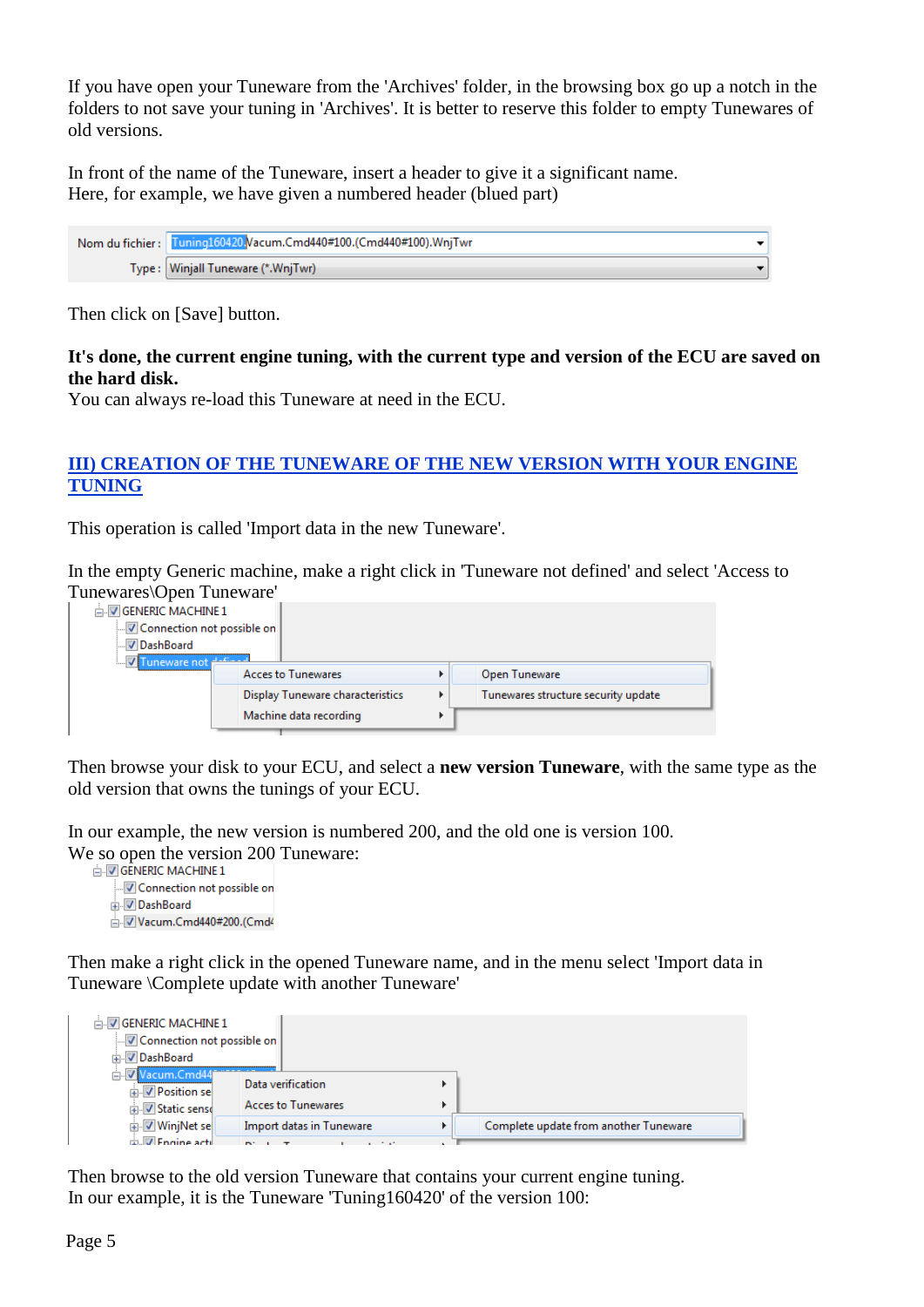| Nom                                  | Modifié le       | Tvpe                | Taille   |
|--------------------------------------|------------------|---------------------|----------|
| <b>Archives</b>                      | 20/11/2015 09:08 | Dossier de fichiers |          |
| [] Tuning160420.Vacum.Cmd440#100.(Cm | 20/04/2016 20:08 | Machine manage      | 1 343 Ko |
| [] Vacum.Cmd440#100.(Cmd440#100).Wnj | 19/04/2016 20:16 | Machine manage      | 1 343 Ko |

In our example, Winjall takes the engine data from this old version 100 Tuneware and puts it in the new version 200 Tuneware that you have opened on the Generic machine.

Immediately, Winjall proposes to save this new version 200 Tuneware that contains your engine data. Winjall asks if you want to write protect this new Tuneware.



If you click 'Yes', this Tuneware cannot be re-written later with the same name. If you click, 'No', it will be saved normally on the disk, without this security.

In front of the new Tuneware name, insert a header to give it a significant name.

Here, for example, we have given the same numbered header (blued part), because the tunings are the same. On the other hand the end of the name remains with its new version number 200.

| Nom du fichier: Tuning160420 Vacum.Cmd440#200.(Cmd440#100).WnjTwr |  |
|-------------------------------------------------------------------|--|
| Type : Winjall Tuneware (*.WnjTwr)                                |  |

Then click on [Save] button.

**It's done, the current engine tuning has been set in the new firmware version and saved to your hard disk.**

## **IV) ECU UPDATE WITH THE NEW VERSION WITH YOUR ENGINE TUNING**

Make a right click in the ECU name, and in the menu select 'Machine update\Complete update'.

| <b>V</b> Nominal w     | <b>ECU</b> caracteristics |                  |
|------------------------|---------------------------|------------------|
| <b>DashBoard</b>       | Machine update            | Selective update |
| <b>Joseph Tuneware</b> | Possessor management      | Complete update  |
|                        | <b>Transmission ID</b>    |                  |

Then browse the disk to the new Tuneware version containing your engine tuning. In our example, we have named it 'Tuning160420' of the 200 version.

## **Be careful not take the one with the old version 100**

Winjall then writes into your ECU the three parts contained in the Tuneware.